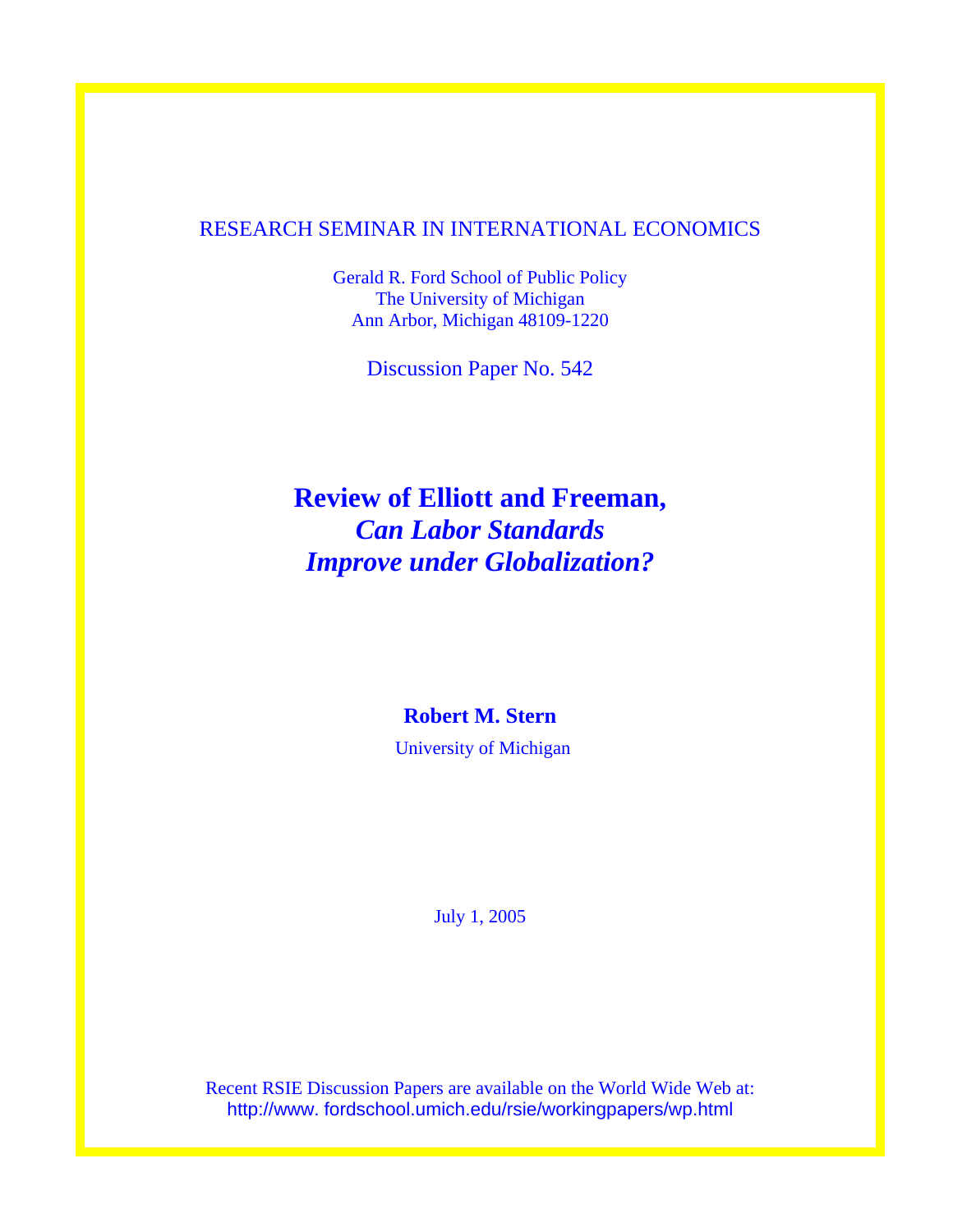*Can Labor Standards Improve under Globalization?* By Kimberly Ann Elliott and Richard B. Freeman. Washington, D.C.: Institute for International Economics, 2003. Pp. xii, 179. \$25. ISBN 0-88132-332-2. *JEL* 

This very well written book builds upon previous publications by the authors dealing with relationships of trade and labor standards and the potential for unions to act as a catalyst for enhancing the voice of workers in developing countries in shaping their conditions of work and remuneration. A number of inter-related questions are addressed, including whether: (1) enforcement of global labor standards can improve worker welfare in developing countries; (2) activism raises international labor standards or is protectionism in disguise; (3) corporate codes of conduct have any significant impact on international labor standards; (4) labor standards should be incorporated into the World Trade Organization (WTO) and what role the International Labor Organization (ILO) should play; and (5) international organizations, national governments, multinational firms, social activists, and unions can coalesce to promote higher labor standards.

The answers given to these questions are: (1) a cautious yes; (2) activism may be helpful in focusing attention on violations of labor standards in tradable sectors, but does little to address underlying domestic conditions in poor countries and is not disguised protectionism; (3) corporate codes of conduct are a welcome response by multinational firms but need to be monitored by independent groups; (4) the WTO should be redesigned or amended to deal with trade-related violations of core labor standards and work in conjunction with the monitoring and assessment role of the ILO; and (5) there has been a healthy synergy beginning in the 1990s among the various interest groups seeking improved conditions and welfare of workers in poor countries.

The authors view globalization and expanding trade acting in a complementary manner to bring about improvements in labor standards. But they are not altogether clear on how this complementarity is achieved. They emphasize in particular the role that consumers in rich countries may play in expressing their preferences by expenditures on imported goods that are produced under acceptably high standards in poor countries. They cite survey and experimental evidence and some empirical evidence suggesting that this behavior is catching on for some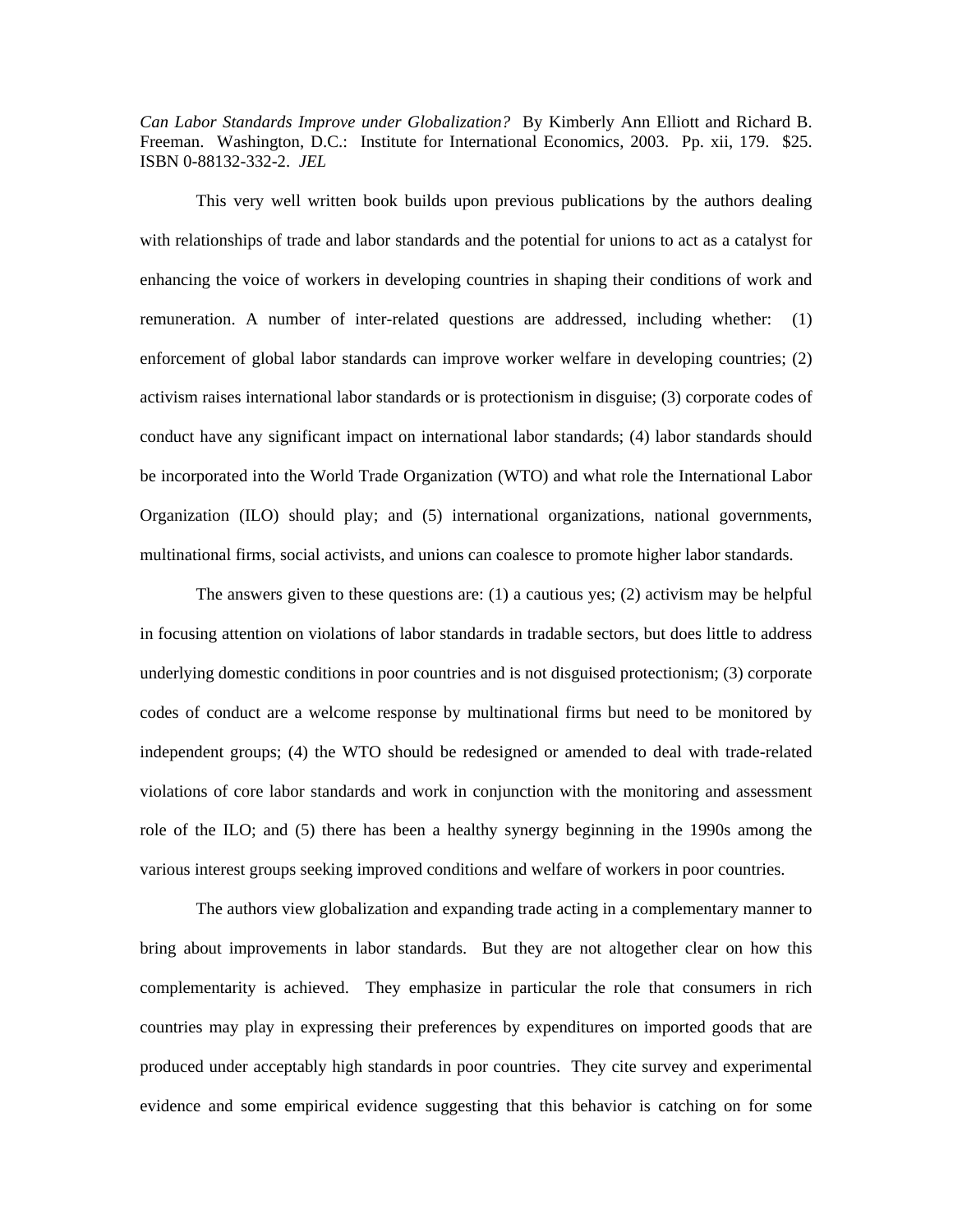imported products, e.g., "fair trade" coffee and environmentally-friendly-produced lumber products. However, these consumer-conscious expenditures appear to be directed primarily at niche products and account for only small percentages of total expenditures on the particular products involved. Thus, while increased consumer consciousness may create some benefits to producers and workers in poor countries, these benefits should not be exaggerated.

The authors provide an interesting characterization of the market for labor standards in which activist non-government organizations (NGOs) and student organizations play the role of "vigilantes" in identifying purported violations of labor standards and worker rights in poor countries. These groups exert pressure on importing-country governments, multinational firms, and academic institutions licensing clothing and other products bearing their logo to take measures to improve labor standards in supplying countries. For this agitation to be successful, it requires independent "verifiers," whose role is to monitor compliance with core labor standards and acceptable conditions of work and remuneration. While there have been noteworthy accomplishments in designing and monitoring codes of conduct, the authors take care to note that there is a crucial element missing in this process. This is the voice of the workers themselves in the poor countries who face difficulties in protecting and enhancing their livelihood and working conditions because of barriers to establishing unions. While the authors' emphasis on the importance of rights to organize and bargain collectively seems reasonable, unionism may not be a panacea in itself. There is a large body of empirical evidence showing that workers employed in manufacturing in poor countries earn wages on average that exceed those available in alternative employment. Furthermore, as production and trade expand, wages in poor countries may be bid up and conditions of work may improve as well. This market-driven process can thus yield significant benefits to workers even when unions are weak or discouraged by governments. The experiences of many of the Asian economies since the 1960s and China more recently are cases in point.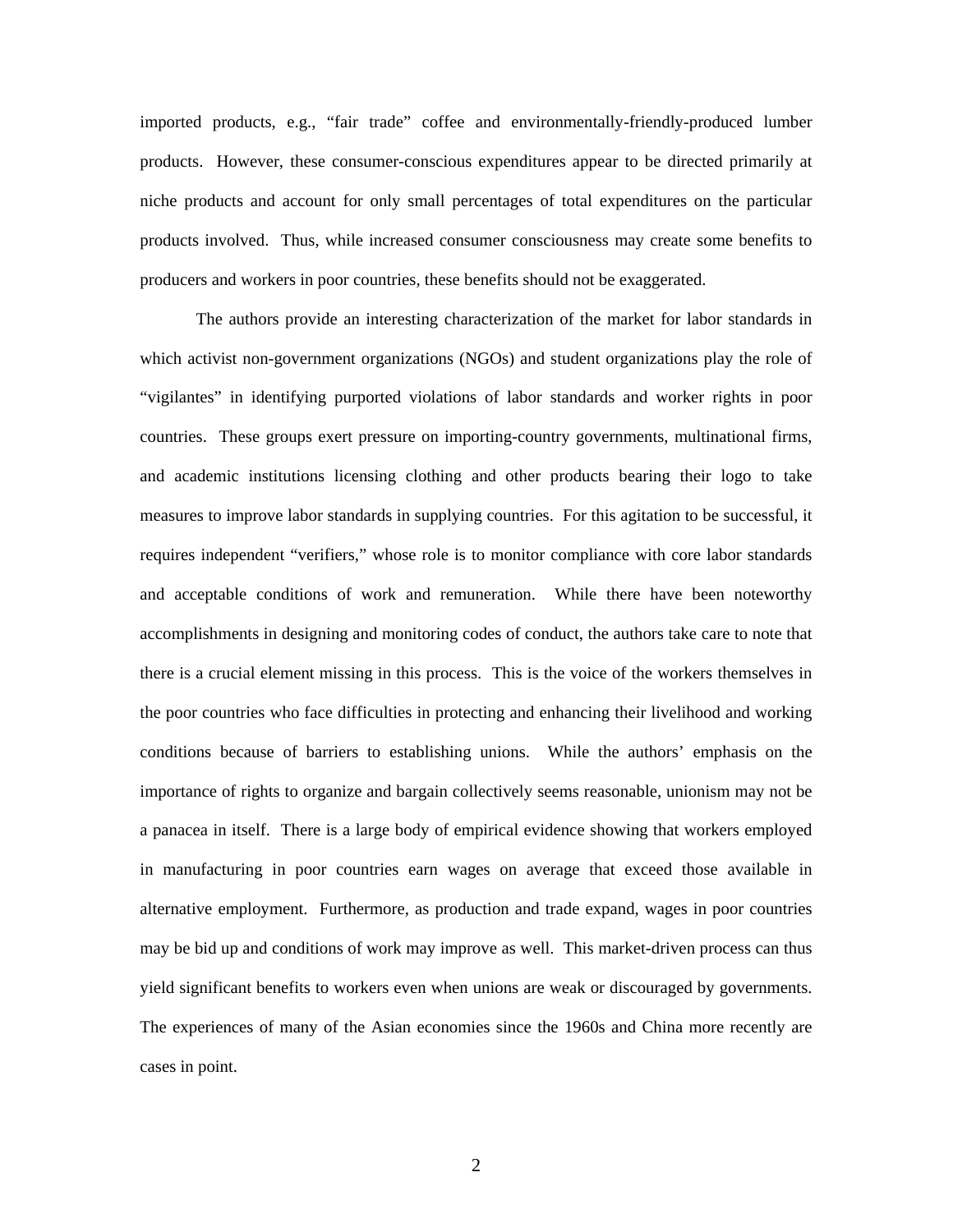Activists in the United States especially have urged that labor standards be incorporated into the WTO, which would then permit trade sanctions to be threatened if unacceptable standards remained in place. Developing country WTO members have opposed linking trade and labor standards since they fear that WTO sanctions would be aimed particularly against them by protectionist groups in the rich countries. In this connection, the authors review at length U.S. trade actions directed at poor countries and find no evidence of disguised protectionism and therefore no cause for concern. I find this difficult to believe, however. For example, in discussing the U.S. Generalized System of Preferences (GSP), the authors note that most laborintensive products were initially excluded from preferential treatment. Also, in reviewing the filing of petitions for alleged GSP violations and other U.S. preferential programs, the single most active complainant was the AFL/CIO. While it can be argued that organized labor in the United States may have benign interests in fostering unionism in poor countries, this belies their longstanding opposition to U.S. policies of trade liberalization. It thus appears likely that organized labor would actively pursue alleged violations of labor standards if there was a linkage in the WTO.

The United States has been unsuccessful in its efforts to include issues of labor standards on the agendas of the Uruguay Round and the current Doha Round multilateral trade negotiations. The consensus of WTO members has been that the ILO is the appropriate organization for dealing with these issues. However, the proponents of WTO linkage object to the ILO because it lacks sanctioning authority. Here, the authors seek a middle ground, which is that the WTO and ILO should work in tandem. They recommend that the ILO would document trade-related violations of core labor standards, and the WTO would then determine and follow up if there were actionable violations. But it seems doubtful that the developing country WTO members would accept this recommendation for the reason already noted. I find the recommendation questionable, moreover, because empirical studies of trade and labor standards have found no